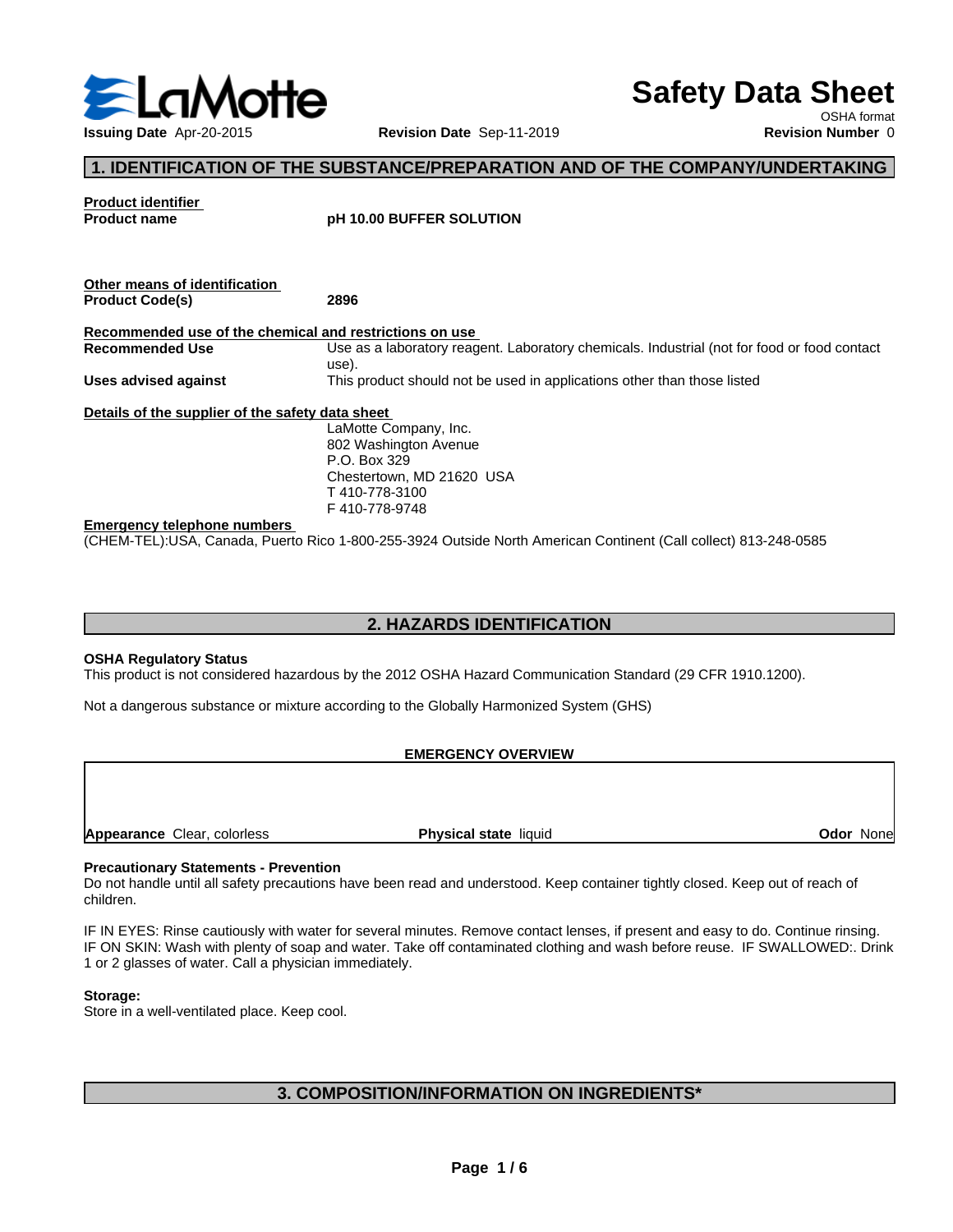## **4. FIRST AID MEASURES**

### **First Aid Measures**

| <b>General advice</b>              | Do not get in eyes, on skin, or on clothing. Show this safety data sheet to the doctor in<br>attendance.                                                                                                                                                                  |
|------------------------------------|---------------------------------------------------------------------------------------------------------------------------------------------------------------------------------------------------------------------------------------------------------------------------|
| Eye contact                        | Rinse immediately with plenty of water, also under the eyelids, for at least 15 minutes. If<br>symptoms persist, call a physician.                                                                                                                                        |
| <b>Skin contact</b>                | Wash off immediately with soap and plenty of water for at least 15 minutes while removing<br>all contaminated clothing and shoes. Take off contaminated clothing and wash before<br>reuse. If symptoms persist, call a physician.                                         |
| <b>Inhalation</b>                  | Not an expected route of exposure. Remove to fresh air.                                                                                                                                                                                                                   |
| Ingestion                          | Drink plenty of water. Never give anything by mouth to an unconscious person. Consult a<br>physician if necessary.                                                                                                                                                        |
| Self-protection of the first aider | Use personal protection recommended in Section 8. Do not use mouth-to-mouth method if<br>victim ingested or inhaled the substance; give artificial respiration with the aid of a pocket<br>mask equipped with a one-way valve or other proper respiratory medical device. |

# **5. FIREFIGHTING MEASURES**

### **Suitable extinguishing media**

Water spray, dry chemical, carbon dioxide (CO<sub>2</sub>), or foam.

### **Sensitivity to Mechanical Impact**

No

### **Sensitivity to Static Discharge** No

## **Protective equipment and precautions for firefighters**

As in any fire, wear self-contained breathing apparatus pressure-demand, MSHA/NIOSH (approved or equivalent) and full protective gear.

## **6. ACCIDENTAL RELEASE MEASURES**

## **Personal precautions, protective equipment and emergency procedures**

| <b>Personal precautions</b>                          | Use personal protective equipment. Ensure adequate ventilation.                                                                                                                                                                          |  |
|------------------------------------------------------|------------------------------------------------------------------------------------------------------------------------------------------------------------------------------------------------------------------------------------------|--|
| <b>Environmental precautions</b>                     | See Section 12 for additional Ecological Information. Beware of vapors accumulating to<br>form explosive concentrations. Vapors can accumulate in low areas.                                                                             |  |
| Methods and material for containment and cleaning up |                                                                                                                                                                                                                                          |  |
| <b>Methods for containment</b>                       | Soak up with inert absorbent material, containerize, and hold for disposal. Dispose<br>according to federal, state, and local regulations.                                                                                               |  |
| Methods for cleaning up                              | Neutralize spill with acidic material (dilute acid); containerize, and hold for later disposal. If<br>local regulations permit, dilute with water and rinse to drain with excess water. After<br>cleaning, flush away traces with water. |  |

## **7. HANDLING AND STORAGE**

### **Precautions for safe handling**

Handling **Handle in accordance with good industrial hygiene and safety practice. Prevent contact with**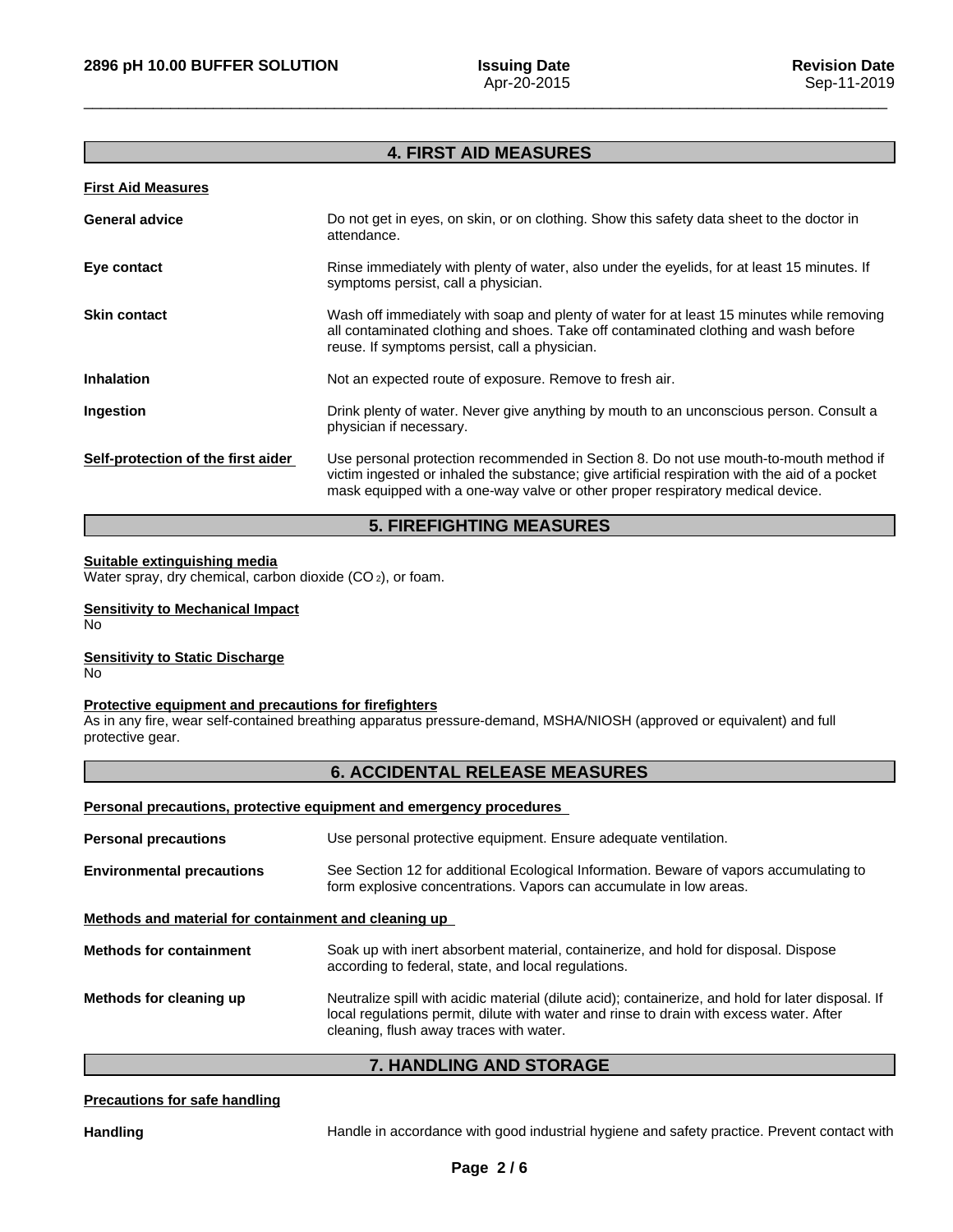|                                                              | skin, eyes, and clothing. Do not taste or swallow.                                                                                                                                           |
|--------------------------------------------------------------|----------------------------------------------------------------------------------------------------------------------------------------------------------------------------------------------|
| Conditions for safe storage, including any incompatibilities |                                                                                                                                                                                              |
| Storage:                                                     | Keep containers tightly closed in a dry, cool and well-ventilated place. Store at room<br>temperature. Keep from freezing. Protect from sunlight. Store away from incompatible<br>materials. |
| Incompatible Products                                        | None known based on information supplied.                                                                                                                                                    |
|                                                              | 8. EXPOSURE CONTROLS/PERSONAL PROTECTION                                                                                                                                                     |
| <b>Control parameters</b>                                    |                                                                                                                                                                                              |
| Appropriate engineering controls                             |                                                                                                                                                                                              |
| <b>Engineering Measures</b>                                  | Ensure that eyewash stations and safety showers are close to the workstation location.                                                                                                       |

| Individual protection measures, such as personal protective equipment |                                                                                                                                                                                                                                                      |  |
|-----------------------------------------------------------------------|------------------------------------------------------------------------------------------------------------------------------------------------------------------------------------------------------------------------------------------------------|--|
| <b>Eye/Face Protection</b>                                            | Wear safety glasses with side shields (or goggles).                                                                                                                                                                                                  |  |
| Skin and body protection                                              | Wear protective gloves/clothing.                                                                                                                                                                                                                     |  |
| <b>Respiratory protection</b>                                         | Maintain adequate ventilation.                                                                                                                                                                                                                       |  |
| <b>Hygiene Measures</b>                                               | Wear suitable gloves and eye/face protection. Avoid contact with eyes, skin and clothing.<br>Wash hands and face before breaks and immediately after handling the product. Handle in<br>accordance with good industrial hygiene and safety practice. |  |

# **9. PHYSICAL AND CHEMICAL PROPERTIES**

## **Information on basic physical and chemical properties**

| <b>Physical state</b><br><b>Appearance</b><br>Color | liquid<br>Clear, colorless<br>Clear, colorless | Odor                 | None |
|-----------------------------------------------------|------------------------------------------------|----------------------|------|
| <b>Property</b>                                     | Values                                         | Remarks • Method     |      |
| рH                                                  | 10                                             |                      |      |
| Melting point / freezing point                      | No information available                       |                      |      |
| Boiling point / boiling range                       | ca 100 °C / 212 °F                             |                      |      |
| <b>Flash point</b>                                  | Not Applicable.                                | (based on $\Omega$ ) |      |
| <b>Evaporation rate</b>                             |                                                |                      |      |
| Flammability (solid, gas)                           | No information available                       |                      |      |
| <b>Flammability Limit in Air</b>                    |                                                |                      |      |
| <b>Upper flammability limit:</b>                    | No information available                       |                      |      |
| Lower flammability limit:                           | No information available                       |                      |      |
| Vapor pressure                                      | No information available                       | <17 mmHg @ 20°C      |      |
| Vapor density                                       | $<$ 1                                          | .? (air = 1)         |      |
| <b>Specific gravity</b>                             | No information available                       |                      |      |
| <b>Water solubility</b>                             | No information available                       |                      |      |
| Solubility in other solvents                        | No information available                       |                      |      |
| <b>Partition coefficient</b>                        | No information available                       |                      |      |
| <b>Autoignition temperature</b>                     | No information available                       |                      |      |
| <b>Decomposition temperature</b>                    | No information available                       |                      |      |
| <b>Kinematic viscosity</b>                          | No information available                       |                      |      |
| <b>Dynamic viscosity</b>                            | No information available                       |                      |      |
| <b>Explosive properties</b>                         | No information available                       |                      |      |
| <b>Oxidizing properties</b>                         | No information available                       |                      |      |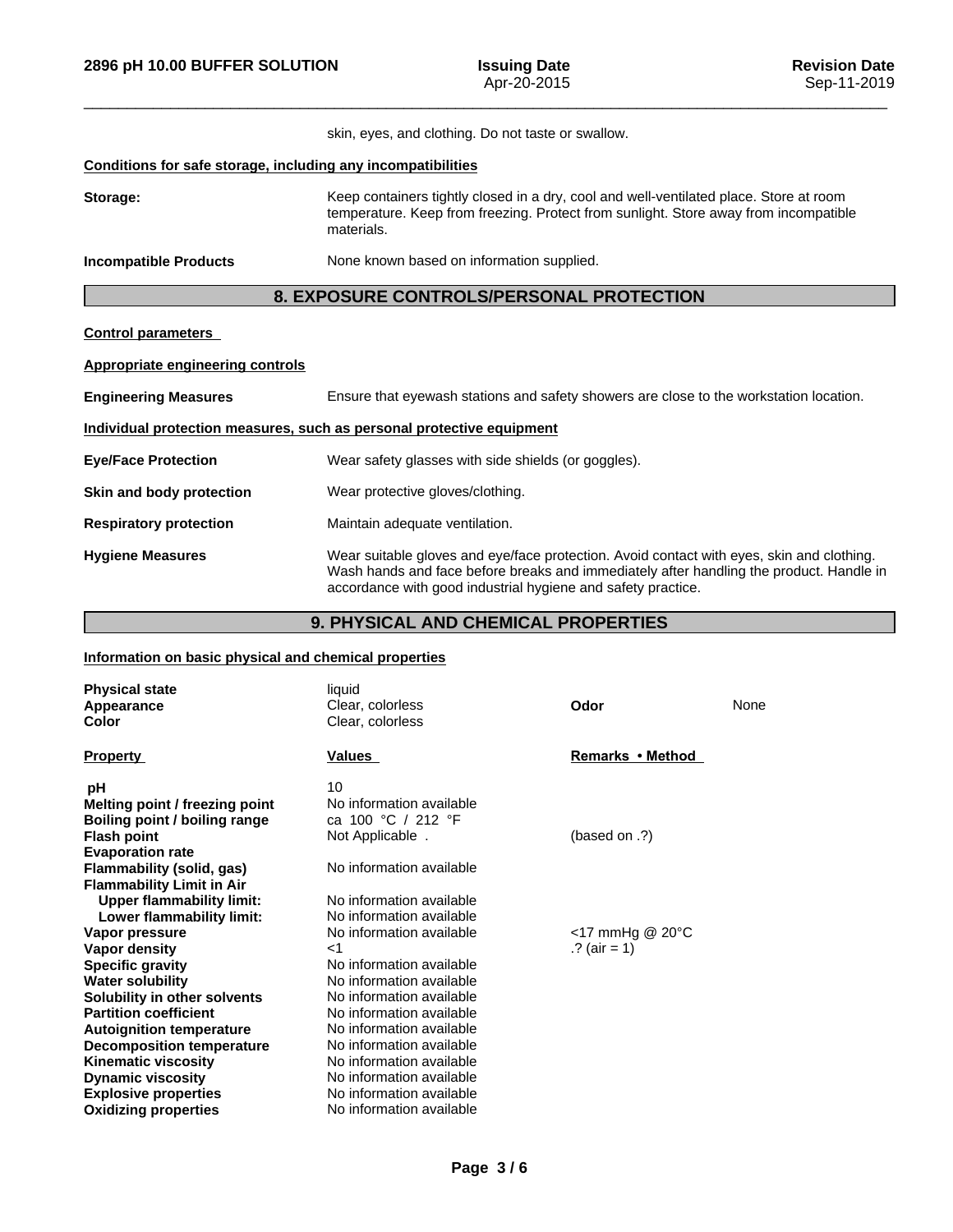### **Other Information**

| Softening point         | No information available |  |
|-------------------------|--------------------------|--|
| <b>Molecular weight</b> | No information available |  |
| <b>VOC Content (%)</b>  | No information available |  |
| <b>Density</b>          | No information available |  |
| <b>Bulk density</b>     | No information available |  |

# **10. STABILITY AND REACTIVITY**

| <b>Stability</b><br><b>Hazardous polymerization</b> | Stable under normal conditions of use and storage.<br>Hazardous polymerization does not occur.                                                                         |
|-----------------------------------------------------|------------------------------------------------------------------------------------------------------------------------------------------------------------------------|
| <b>Conditions to avoid</b>                          | Direct sunlight. Excessive heat.                                                                                                                                       |
| Incompatible materials                              | None known based on information supplied.                                                                                                                              |
|                                                     | Hazardous decomposition products Thermal decomposition can lead to release of toxic/corrosive gases and vapors. Boron<br>oxides. Oxides of Chlorine. Potassium Oxides. |

## **11. TOXICOLOGICAL INFORMATION**

## **Information on likely routes of exposure**

### **Component identification**

**Information on toxicological effects**

# **12. ECOLOGICAL INFORMATION**

**Ecotoxicity** 

#### **Persistence and degradability** No information available.

**Bioaccumulation/Accumulation**

No information available.

# **13. DISPOSAL CONSIDERATIONS**

| <b>Disposal Methods</b> | Dispose according to federal, state, and local regulations. If permitted, neutralize reagent<br>to pH 7 with acid and rinse to drain with excess water. |
|-------------------------|---------------------------------------------------------------------------------------------------------------------------------------------------------|
| Contaminated packaging  | Dispose of waste product or used containers according to local regulations.                                                                             |

# **14. TRANSPORT INFORMATION**

| <b>DOT</b> | Not regulated |
|------------|---------------|
| <u>TDG</u> | Not regulated |
| <b>MEX</b> | Not regulated |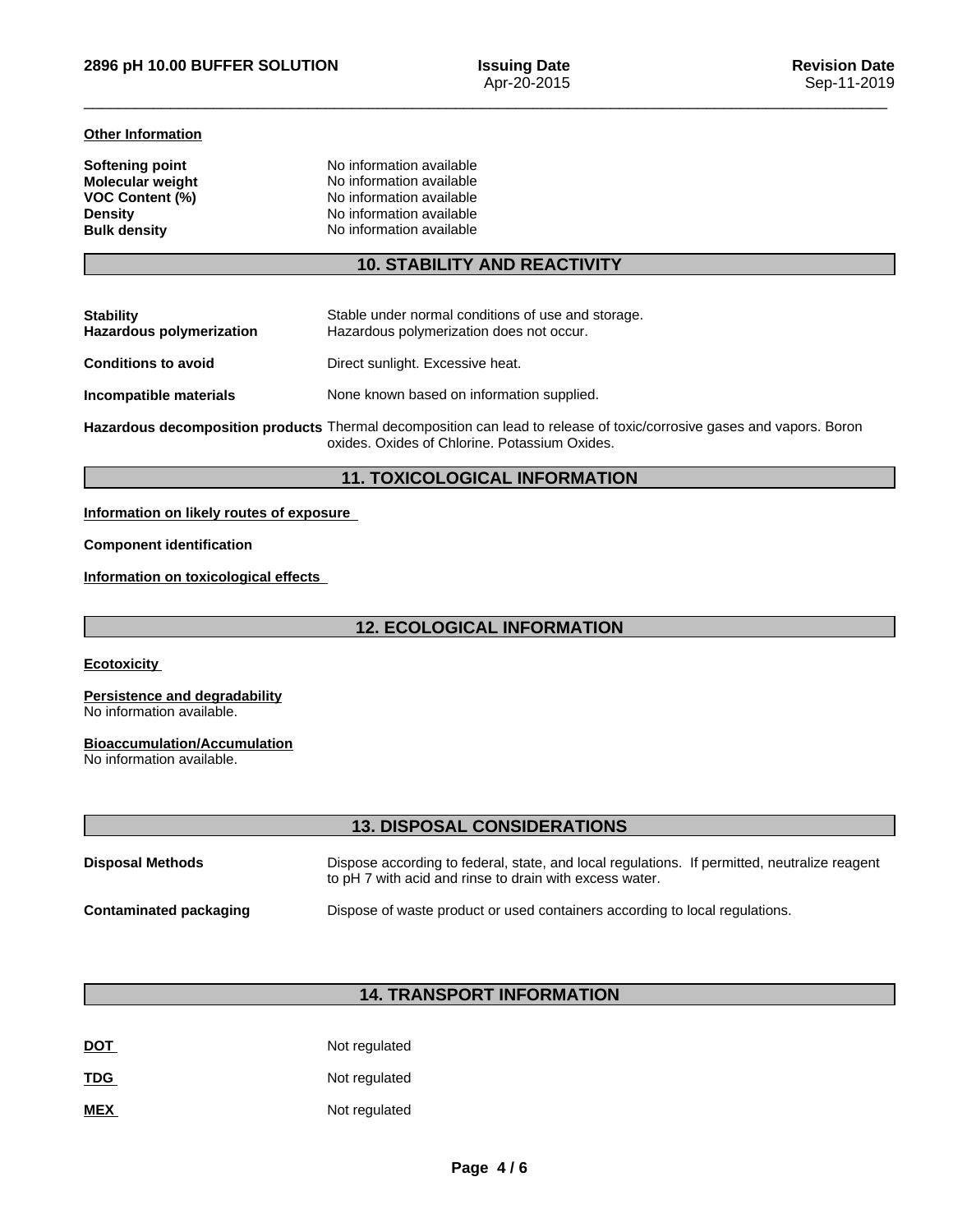| Not regulated |
|---------------|
| Not regulated |
| Not regulated |
| Not regulated |
| Not regulated |
| Not regulated |
|               |

# **15. REGULATORY INFORMATION**

| <b>International Inventories</b> |                 |
|----------------------------------|-----------------|
| TSCA                             | Complies        |
| <b>DSL/NDSL</b>                  | Complies        |
| <b>EINECS/ELINCS</b>             | Complies        |
| <b>ENCS</b>                      | Does not comply |
| <b>IECSC</b>                     | Complies        |
| <b>KECL</b>                      | Complies        |
| <b>PICCS</b>                     | Complies        |
| <b>AICS</b>                      | Complies        |

### **Legend:**

**TSCA** - United States Toxic Substances Control Act Section 8(b) Inventory **DSL/NDSL** - Canadian Domestic Substances List/Non-Domestic Substances List

**EINECS/ELINCS** - European Inventory of Existing Chemical Substances/European List of Notified Chemical Substances

**ENCS** - Japan Existing and New Chemical Substances

**IECSC** - China Inventory of Existing Chemical Substances

**KECL** - Korean Existing and Evaluated Chemical Substances

**PICCS** - Philippines Inventory of Chemicals and Chemical Substances

**AICS** - Australian Inventory of Chemical Substances

## **US Federal Regulations**

### **SARA 313**

Section 313 of Title III of the Superfund Amendments and Reauthorization Act of 1986 (SARA). This product does not contain any chemicals which are subject to the reporting requirements of the Act and Title 40 of the Code of Federal Regulations, Part 372

| <b>SARA 311/312 Hazard Categories</b> |  |
|---------------------------------------|--|
|---------------------------------------|--|

| Acute health hazard               | Yes |  |
|-----------------------------------|-----|--|
| Chronic Health Hazard             | No. |  |
| Fire hazard                       | N٥  |  |
| Sudden release of pressure hazard | No. |  |
| <b>Reactive Hazard</b>            | No. |  |

### **CWA (Clean WaterAct)**

This product does not contain any substances regulated as pollutants pursuant to the Clean Water Act (40 CFR 122.21 and 40 CFR 122.42)

### **CERCLA**

This material, as supplied, does not contain any substances regulated as hazardous substances under the Comprehensive Environmental Response Compensation and Liability Act (CERCLA) (40 CFR 302) or the Superfund Amendments and Reauthorization Act (SARA) (40 CFR 355). There may be specific reporting requirements at the local, regional, or state level pertaining to releases of this material

## **US State Regulations**

## **California Proposition 65**

This product does not contain any Proposition 65 chemicals